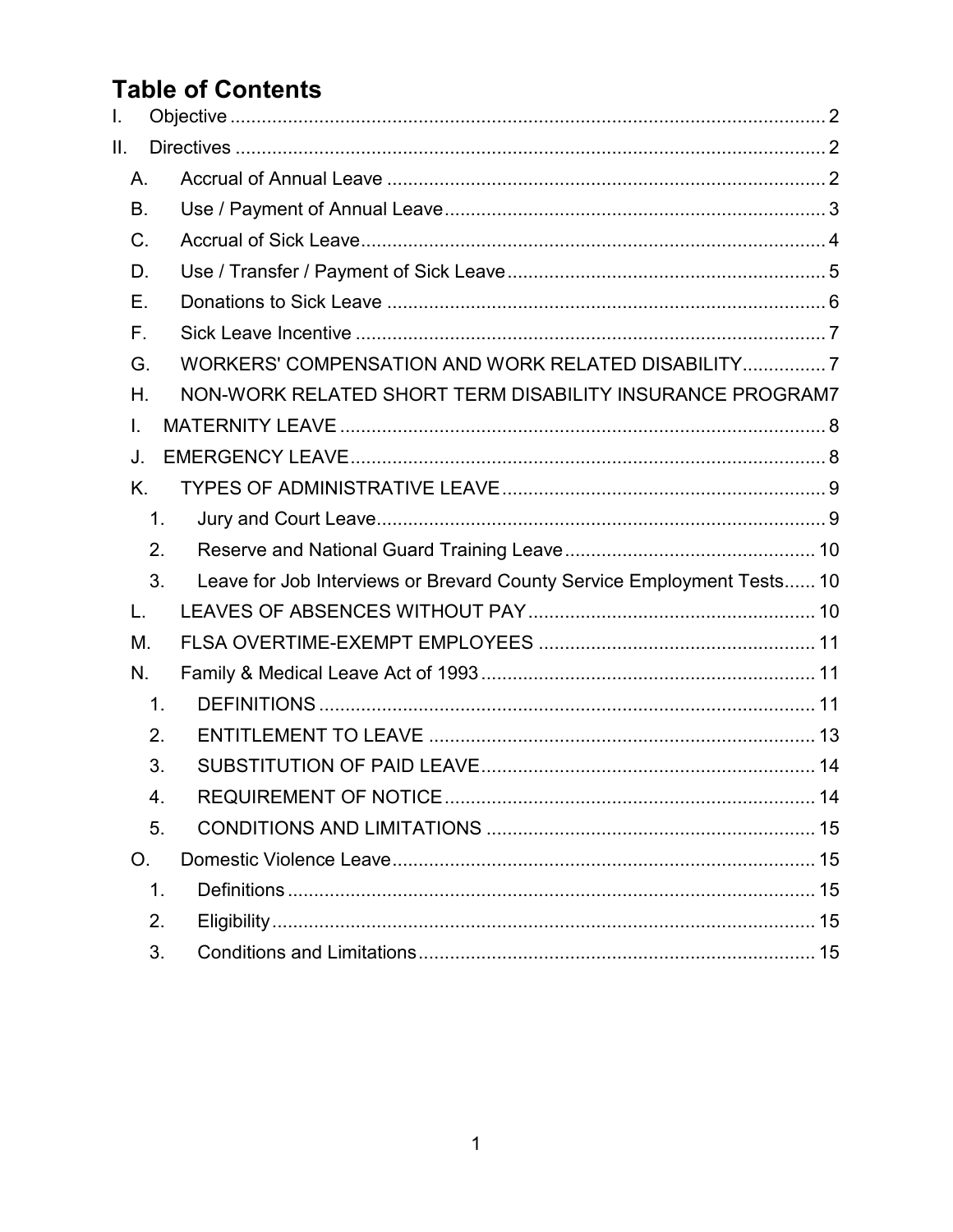#### **BREVARD COUNTY MERIT SYSTEM POLICIES POLICY IX**

#### Title: **LEAVE**

### <span id="page-1-0"></span>**I. OBJECTIVE**

To provide a standardized system for employees to earn and utilize leave.

#### <span id="page-1-2"></span><span id="page-1-1"></span>**II. DIRECTIVES**

## **A. ACCRUAL OF ANNUAL LEAVE**

- 1. All full time and part time employees who are filling established positions in the Career Service shall be entitled to earn annual leave with pay. Part time employees shall earn such leave on a pro rata basis, but under no circumstances shall temporary, substitute, contractual, emergency, seasonal, or similar non-permanent employees be entitled to annual leave benefits.
- 2. Annual leave for full time permanent employees shall be earned in accordance with the following schedule:

| <b>Years of</b><br><b>Permanent Service</b> | <b>Hours Per Pay</b><br>Period (24/Year) | <b>Work days</b><br><b>Per Year</b> |
|---------------------------------------------|------------------------------------------|-------------------------------------|
| 01 thru 05                                  |                                          | 12                                  |
| 06 thru 10                                  | 5                                        | 15                                  |
| 11 thru 15                                  | 6                                        | 18                                  |
| 16 thru 19                                  |                                          | 21                                  |
| 20 and over                                 |                                          | 24                                  |

- 3. Annual leave for part time permanent employees shall be earned based on actual number of paid hours for the pay period. This shall only include actual hours worked, paid absence hours and paid holiday hours; it shall not include hours that are paid at an overtime rate.
	- Bi-weekly leave accruals shall be based on the part-time employee's number of hours worked each pay period, not to exceed full-time leave accrual amounts.
	- Leave shall accrue over 26 pay periods. The formula to be applied for each biweekly period shall be: (number of actual hours worked + paid absence hours + paid holiday hours)  $\div$  (80 hours x fulltime leave accrual hours based on year of service).
- 4. Employees working schedules of 24 hours on duty and 48 hours off duty shall accrue annual leave at a rate of 1.4 times the normal amount.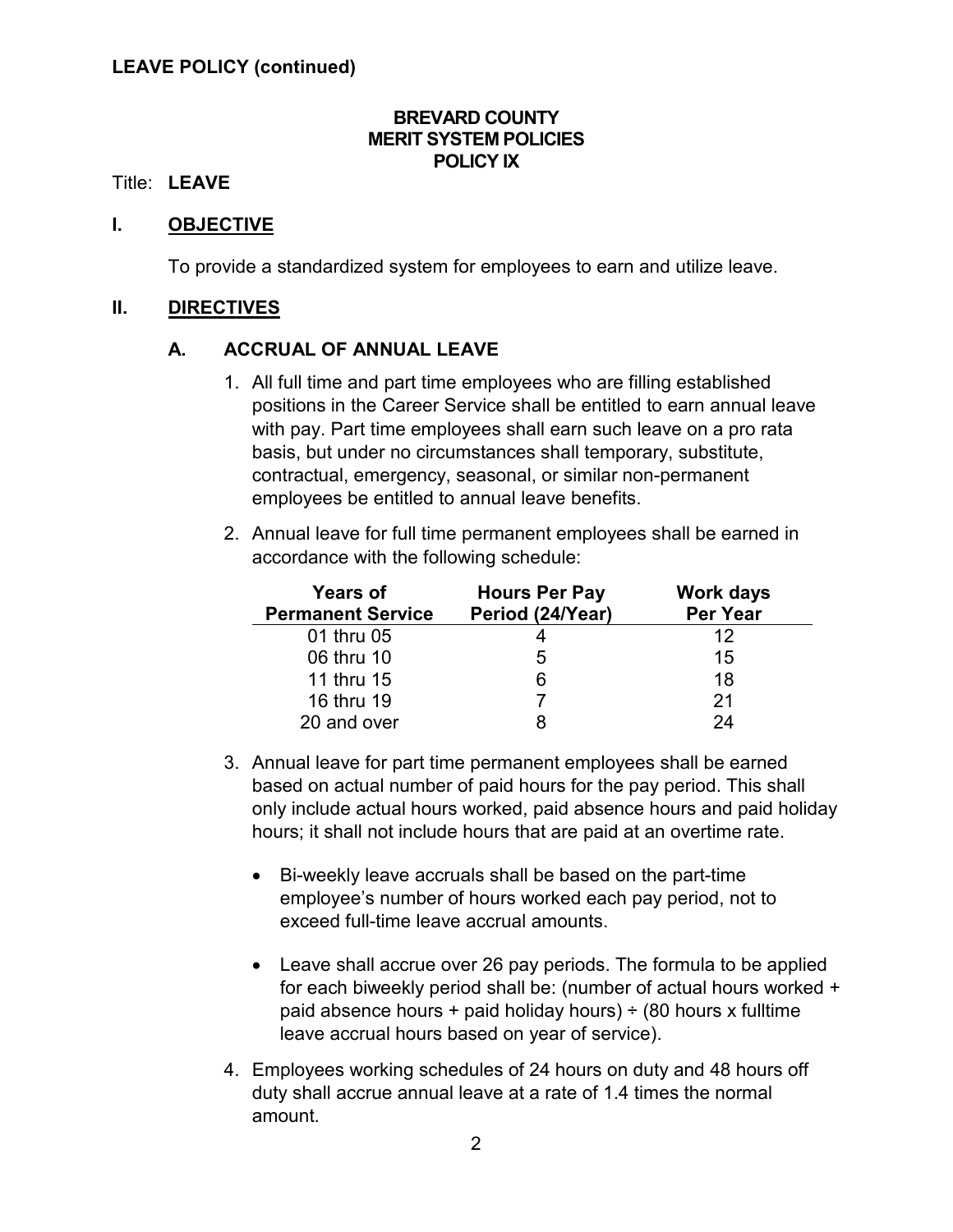- 5. An employee shall not be entitled to earn or accrue annual leave while in a non-pay status of thirty (30) calendar days or longer.
- 6. Annual leave earned in excess of 240 hours must be used in the calendar year it is earned. Any excess above 240 hours:
	- a. shall be paid during the first pay period of the new calendar year where the employer has prevented the employee from utilizing such leave. All such payments are subject to the approval of the County Manager, or the appointing authority for those employees who do not report to the County Manager.
	- b. where special circumstances exist; such as, but not limited to, excess leave where the employer has prevented the employee from utilizing such leave or the employee has been on extended leave, the County Manager, or the appointing authority for those employees who do not report to the County Manager, may approve the leave to be carried over from one calendar year to the next.
	- c. at the end of the calendar year may be donated by the employee for use by another employee approved for donated time during the following year.
- 7. An employee who submits written notice of his/her intention to enter the Florida Retirement System (FRS) Deferred Retirement Option Program (DROP) during the two year period prior to his/her entering the DROP program or who submits written notice of his/her retirement during the two year period prior to his/her retirement date, will be allowed to continue to accrue annual leave in excess of the limits outlined above up to the FRS maximum accrual limit of 500 hours.

## <span id="page-2-0"></span>**B. USE / PAYMENT OF ANNUAL LEAVE**

- 1. Annual leave may not be used until after the completion of six (6) months of permanent service except as a continuation of authorized sick leave substantiated by a physician's statement.
- 2. In the event an employee becomes ill or suffers an injury or disability while on an approved vacation, at the option of the employee, the time off may be charged to any available sick leave upon furnishing appropriate evidence as to the illness or disability. An employee shall not be paid in lieu of taking a vacation unless such payment has been recommended by the appointing authority and approved by the County Manager.
- 3. Employees who resign, are laid off, or otherwise separate from the County Service in good standing shall be entitled to be paid for any unused annual leave balance earned by them as of the date of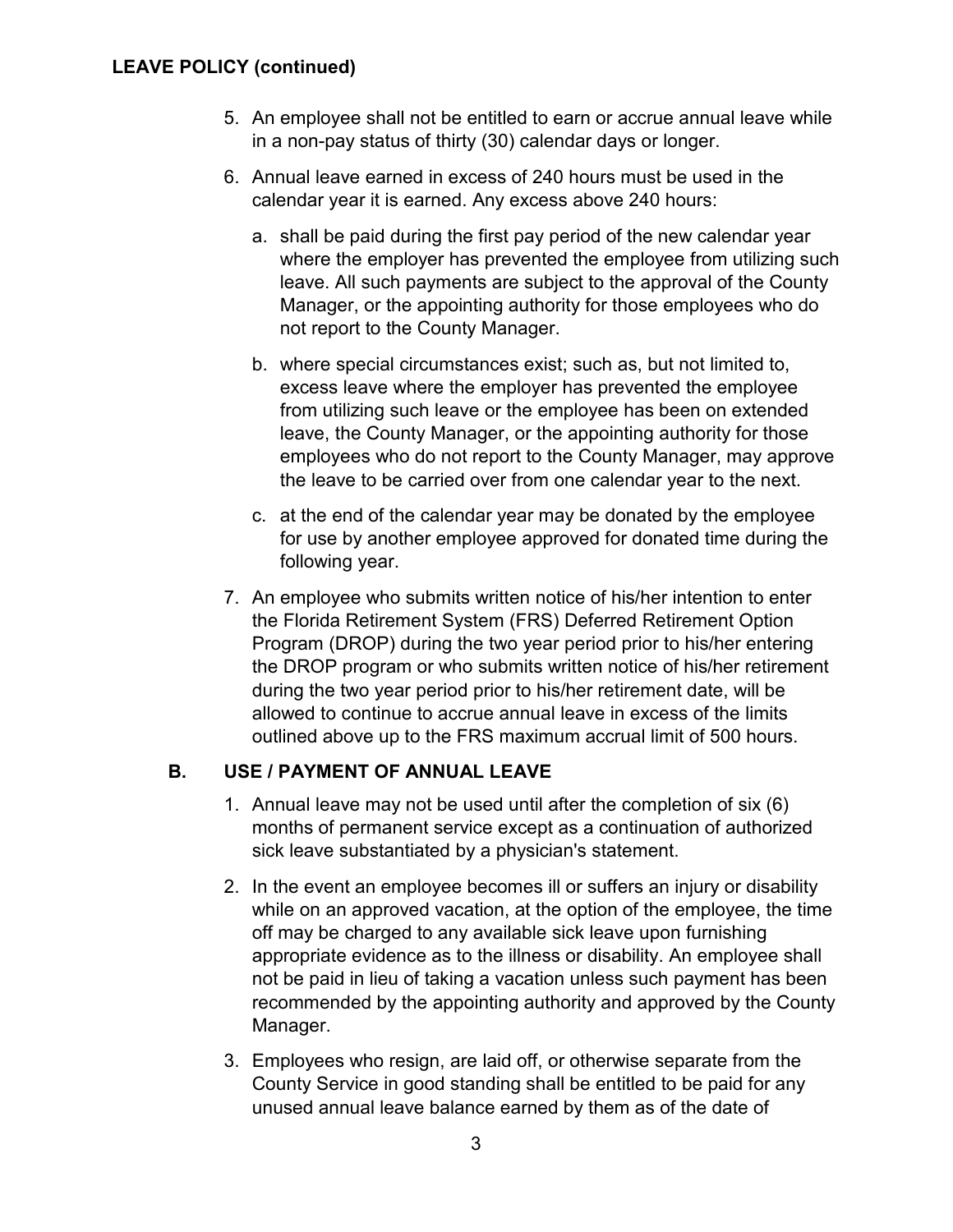termination. An employee who abandons a position, is dismissed for good cause, fails to give reasonable notice, or otherwise fails to leave the County Service in good standing, shall not be entitled to annual leave pay upon termination.

## <span id="page-3-0"></span>**C. ACCRUAL OF SICK LEAVE**

- 1. Employees entitled to earn annual leave benefits under this policy shall also be entitled to earn sick leave as provided herein.
- 2. Sick leave for full time permanent employees shall be earned in accordance with the following schedule:

| <b>Years of</b>          | <b>Hours Per Pay</b> | <b>Work days</b> |  |
|--------------------------|----------------------|------------------|--|
| <b>Permanent Service</b> | Period (24/Year)     | Per Year         |  |
| 01 thru 10               |                      | 12               |  |
| 11 and over              | 5                    | 15               |  |

- 3. Sick leave for part time permanent employees shall be earned based on actual number of paid hours for the pay period. This shall only include actual hours worked, paid absence hours and paid holiday hours; it shall not include hours that are paid at an overtime rate.
	- Bi-weekly leave accruals shall be based on the part-time employee's number of hours worked each pay period, not to exceed full-time leave accrual amounts.
	- Leave shall accrue over 26 pay periods. The formula to be applied for each biweekly period shall be: (number of actual hours worked + paid absence hours + paid holiday hours)  $\div$  (80 hours x fulltime leave accrual hours based on year of service).
- 4. Employees working schedules of 24 hours on duty and 48 hours off duty shall accrue sick leave at a rate of 1.4 times the normal amount.
- 5. An employee shall be eligible to earn and accrue sick leave while on officially approved leave with pay.
- 6. Sick leave shall not be earned while an employee is in a non-pay status of thirty (30) days or longer.
- 7. Sick leave as earned may be carried forward and accumulated with no limit.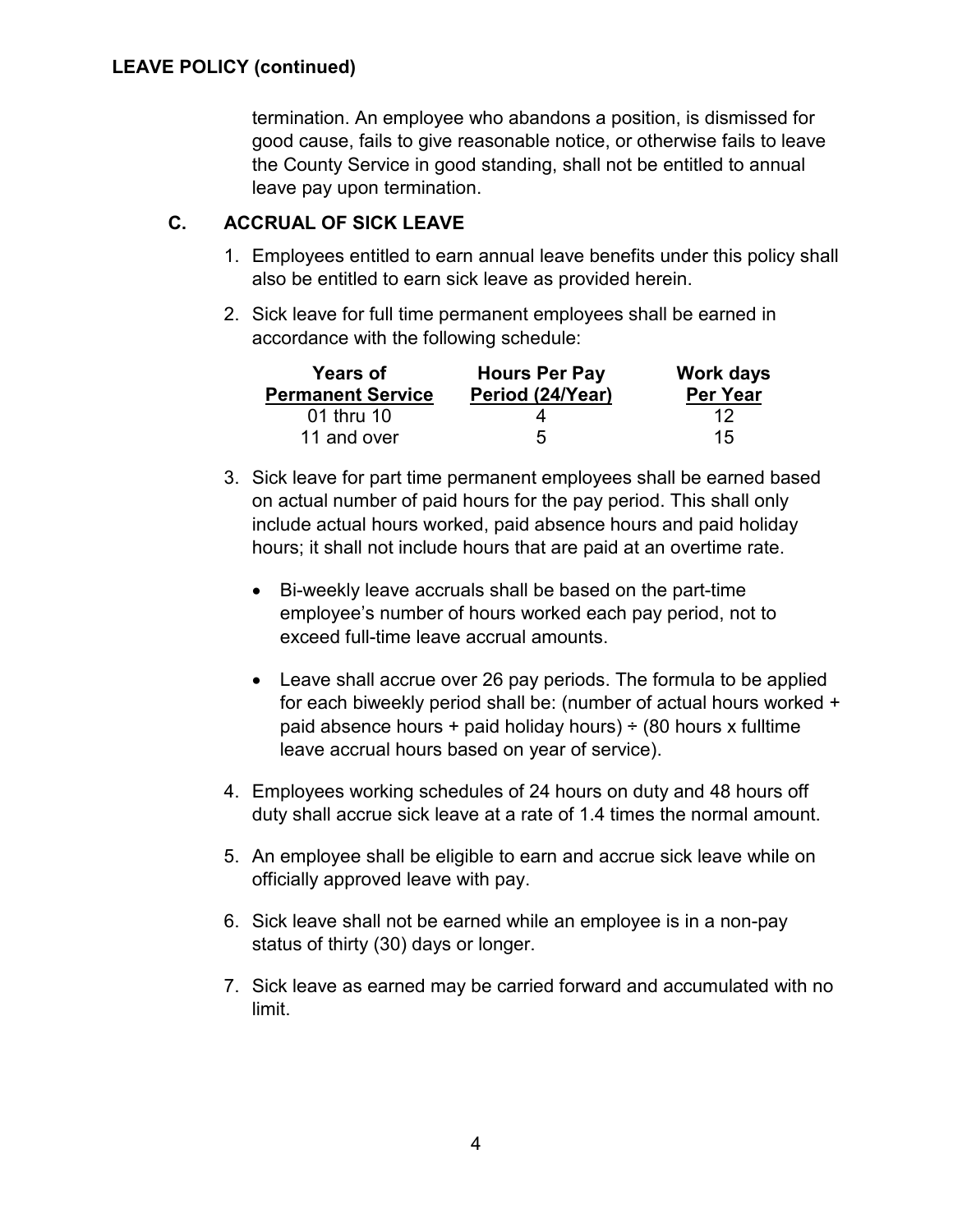# <span id="page-4-0"></span>**D. USE / TRANSFER / PAYMENT OF SICK LEAVE**

- 1. New employees may not use any accrued sick leave during their first six (6) months of service, unless the necessity for the absence has been verified by a physician's statement.
- 2. Sick leave use may be authorized as earned only for the following purposes:
	- An actual legitimate personal illness or injury which incapacitates and causes the employee to be unable to come to work.
	- Appointments with medical, dental, or other recognized practitioners for consultation or treatment of the employee only.
	- Officially approved professional counseling for the employee's health or emotional well being.
	- As provided in the policy on emergency leave.
	- Illness or injury of a non-critical nature of a member of the employee's immediate family which requires the personal care and attention of the employee. For the purpose of this subsection, immediate family means only members of the employee's household and natural or adopted children of non-custodial parents or an employee's non-household parents.

In the case of such non-household immediate family members, a maximum of forty (40) hours of sick leave may be utilized under this provision annually.

- 3. Should an official holiday occur when an employee has been authorized sick leave, the holiday shall not be charged against the employee's sick leave balance.
- 4. An individual who was the immediate former employee of another jurisdiction subject to the Florida Retirement System, and who becomes an employee of the County Service, may receive credit for fifty (50%) percent of any unused and unpaid sick leave accrued in the prior employment.
- 5. Employees who terminate during their first nine (9) months of permanent employment or who do not separate in good standing shall not be eligible for payment of unused sick leave.
- 6. Career service employees on the first pay period in January may "Trade Back" up to eighty (80) hours of sick leave for additional annual leave on a pro rata basis as follows, as long as the employee keeps a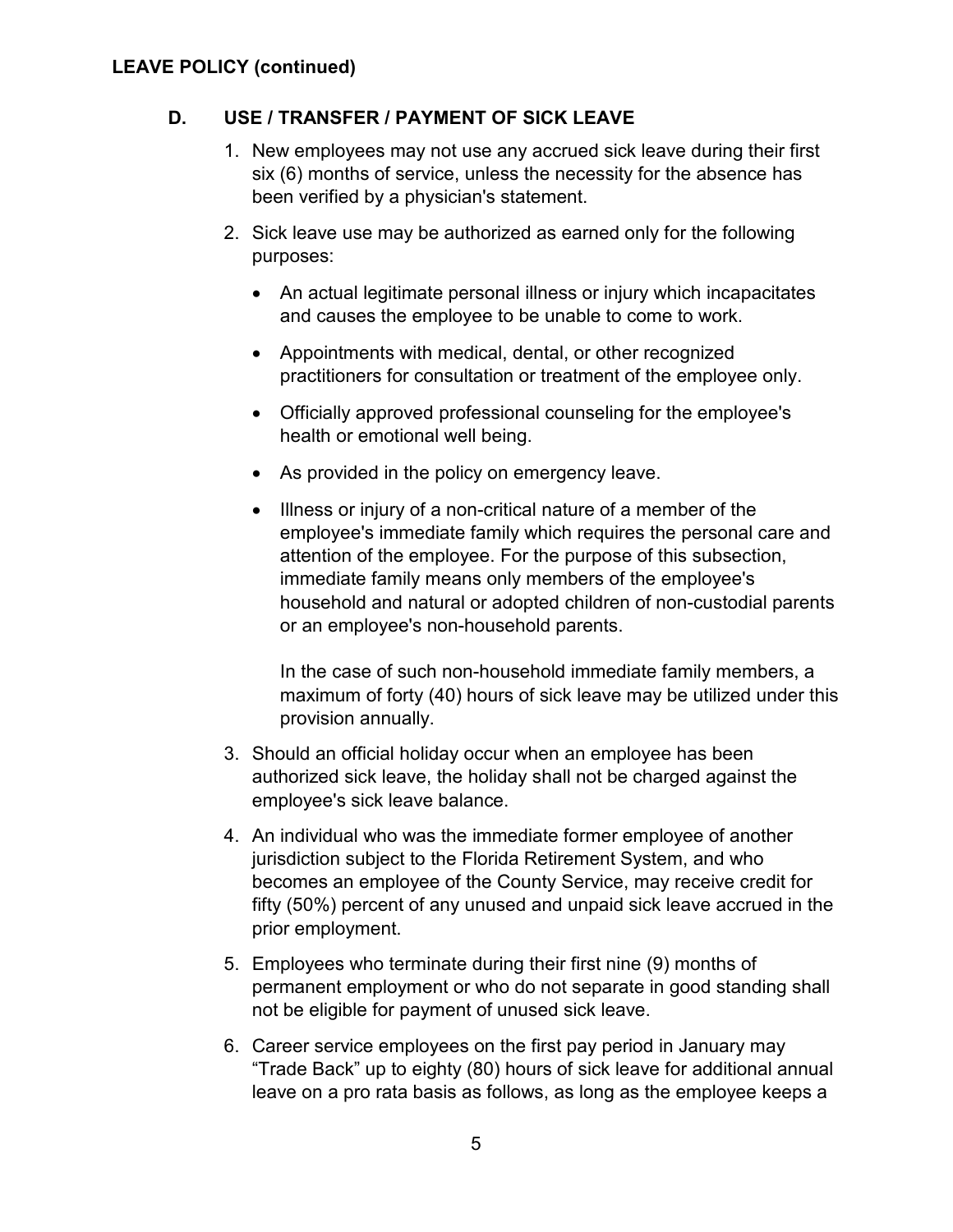## **LEAVE POLICY (continued)**

minimum of two hundred (200) hours of sick leave on his/her sick leave balance.

| <b>Sick Leave</b> | Annual Leave |
|-------------------|--------------|
| hour              | .5 hour      |

- 7. Career Service employees who properly resign, are laid off, or otherwise separate from County Service in good standing shall be entitled to receive twenty (20%) percent of their net unused sick leave, not to exceed 230 hours pay.
- 8. In the event a Career Service employee is separated from County Service due to death, twenty (20%) percent of any unused sick leave, not to exceed 230 hours pay, shall be paid in accordance with Policy II, section II.M "Wages Due Deceased Employee." If the employee was vested in the retirement system, fifty (50%) percent of any unused sick leave shall be paid in accordance with the above mentioned policy.
- 9. Employees who resign, or are otherwise separated in good standing and are vested under the Florida Retirement system shall be paid thirty (30%) percent of any unused sick leave, not to exceed 346 hours pay.
- 10.Employees who meet the requirements for retirement under the Florida Retirement System and retire from County Service in good standing shall receive pay for fifty (50%) percent of their unused sick leave balance.

For employees hired after October 1, 2011:

Employees who meet the requirements for retirement under the Florida Retirement System and who retire from the County in good standing, shall receive thirty percent (30%) of their unused sick leave balance.

#### <span id="page-5-0"></span>**E. DONATIONS TO SICK LEAVE**

- 1. Sick leave may be donated to a needy employee from another employee's annual leave or compensatory leave on a day for day basis; or from another employee's sick leave on a prorated 50% of time donated basis.
- 2. Donations may be made under the following conditions:
	- The employee in need of sick time has not abused sick leave in the past, evidenced by adherence to the County's sick leave policies.
	- The illness or injury must be documented.
	- All paid leave of employee receiving the donation has been exhausted.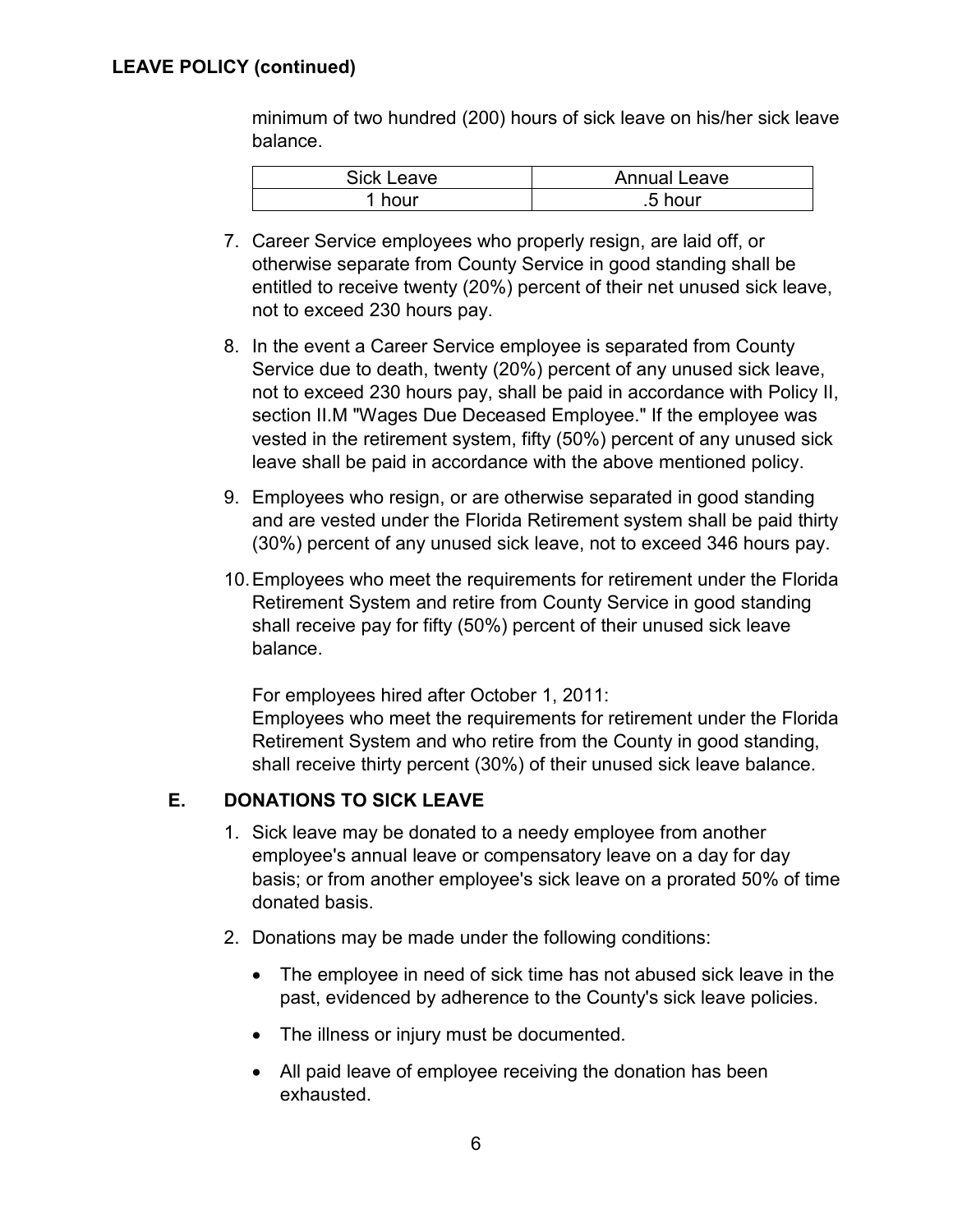- Only the amount of sick leave time which is expressly needed will be donated to the employee in need.
- 3. Sick leave donations by an employee shall not negatively affect that employee's performance evaluation.

# <span id="page-6-0"></span>**F. SICK LEAVE INCENTIVE**

An employee who does not use any sick leave during any twelve consecutive month period, except for the employee's own hospitalization or for physician's appointments which are pre-approved by the employee's supervisor at least one week in advance, will be awarded eight (8) hours of annual leave. It is the employee's responsibility to notify his/her supervisor of eligibility within sixty (60) days of becoming eligible for the award to receive this incentive. Award for part-time permanent employees shall be on a pro-rata basis. Probationary employees and employees taking a leave of absence during the period shall not be eligible.

# <span id="page-6-1"></span>**G. WORKERS' COMPENSATION AND WORK RELATED DISABILITY**

County Service employees disabled as a result of an injury arising out of and in the course of employment, compensable under the provisions of the Workers' Compensation Law shall continue to be entitled to receive Board provided life insurance and group medical insurance coverage. Employees who are on Workers' Compensation leave shall not earn annual or sick leave benefits when such leave extends thirty (30) days or longer.

Employees may elect to use accrued sick, compensatory or annual leave for the second (2nd) through seventh (7th) days of the injury or illness. Employees receiving 66-2/3 percent of their wage benefits in conformance with the Workers' Compensation law are authorized to utilize accrued sick, compensatory, or annual leave in an amount necessary to receive a combined payment with workers' compensation benefits equal to 85% of the salary received prior to the occurrence of the disability. Under no circumstances shall any combination of Workers' Compensation and leave benefits exceed 100% of the employee's salary.

# <span id="page-6-2"></span>**H. NON-WORK RELATED SHORT TERM DISABILITY INSURANCE PROGRAM**

County Service employees disabled as the result of a non-work related injury or illness and who are eligible to receive a benefit from the Board's employee paid Short Term Disability Insurance Program are authorized to utilize accrued sick, compensatory and/or annual leave in an amount necessary to receive a combined payment with Short Term Disability benefits equal to 80% of the salary received prior to the occurrence of the disability.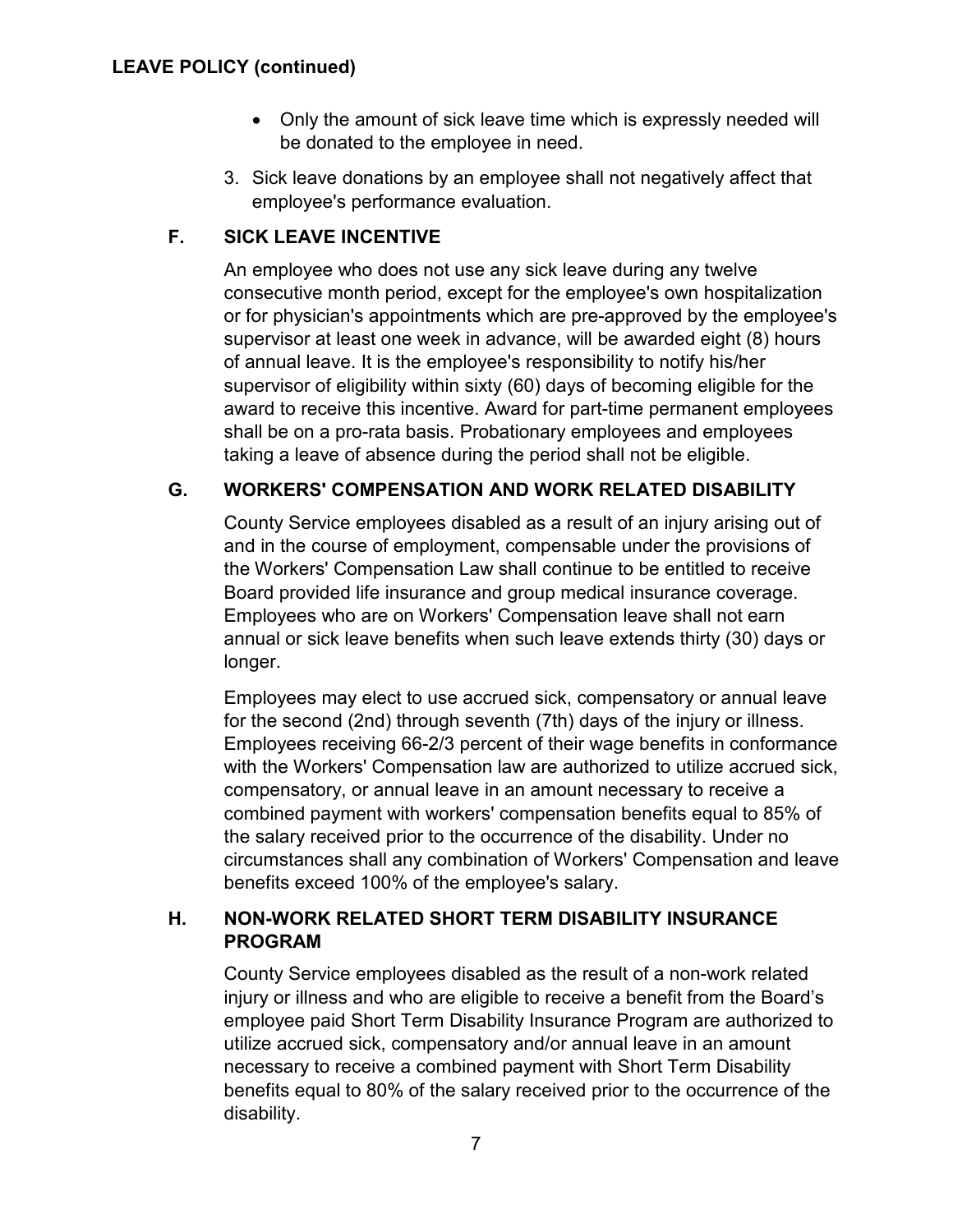## <span id="page-7-0"></span>**LEAVE POLICY (continued)**

#### **I. MATERNITY LEAVE**

A pregnant employee who wishes to request maternity leave shall, within a reasonable period of time, normally at least two (2) weeks prior to anticipated date of delivery, notify her supervisor whether a maternity leave is to be requested. A Career or Appointive Service employee may secure a maternity or paternity leave of absence without pay for childbirth, recovery, and/or child rearing following birth or adoption for a period of up to six (6) months.

An employee approved for maternity or paternity leave shall be eligible to return to work at any time during the leave of absence upon the presentation of medical certification (if applicable) indicating that she/he is able to satisfactorily perform her/his original duties. An employee returning from an approved maternity or paternity leave shall resume her/his duties in the position held prior to the leave or a similar position with like pay.

#### <span id="page-7-1"></span>**J. EMERGENCY LEAVE**

- 1. In the event of a death or critical illness of a member of an employee's or an employee's spouse's immediate family, an employee may be granted emergency leave upon request, in accordance with the following guidelines:
	- Employees whose workday normally consists of shifts of twelve (12) hours or less may be granted up to three (3) working days paid emergency leave. In case of the death of the employee's spouse, parent, grandparent or child, up to five (5) days emergency leave may be granted.
	- Employees whose workday normally consists of shifts of more than twelve (12) hours may be granted up to one and one-half (l-1/2) workdays paid emergency leave. In case of the death of the employee's spouse, parent, grandparent or child, up to two and one-half (2-1/2) days of emergency leave may be granted.
	- For the purposes of the above segments the term "parent, grandparent or child" includes parents, grandparents or children who raised or were raised by the employee.
	- Permanent employees may be authorized additional days to be charged against the employee's accrued sick leave balance, if needed to cope with the emergency. Employees whose workday normally consists of shifts of twelve (12) hours or less may have four (4) workdays of sick leave authorized. Employees whose workday normally consists of shifts of more than twelve (12) hours may have two (2) workdays of sick leave authorized. If additional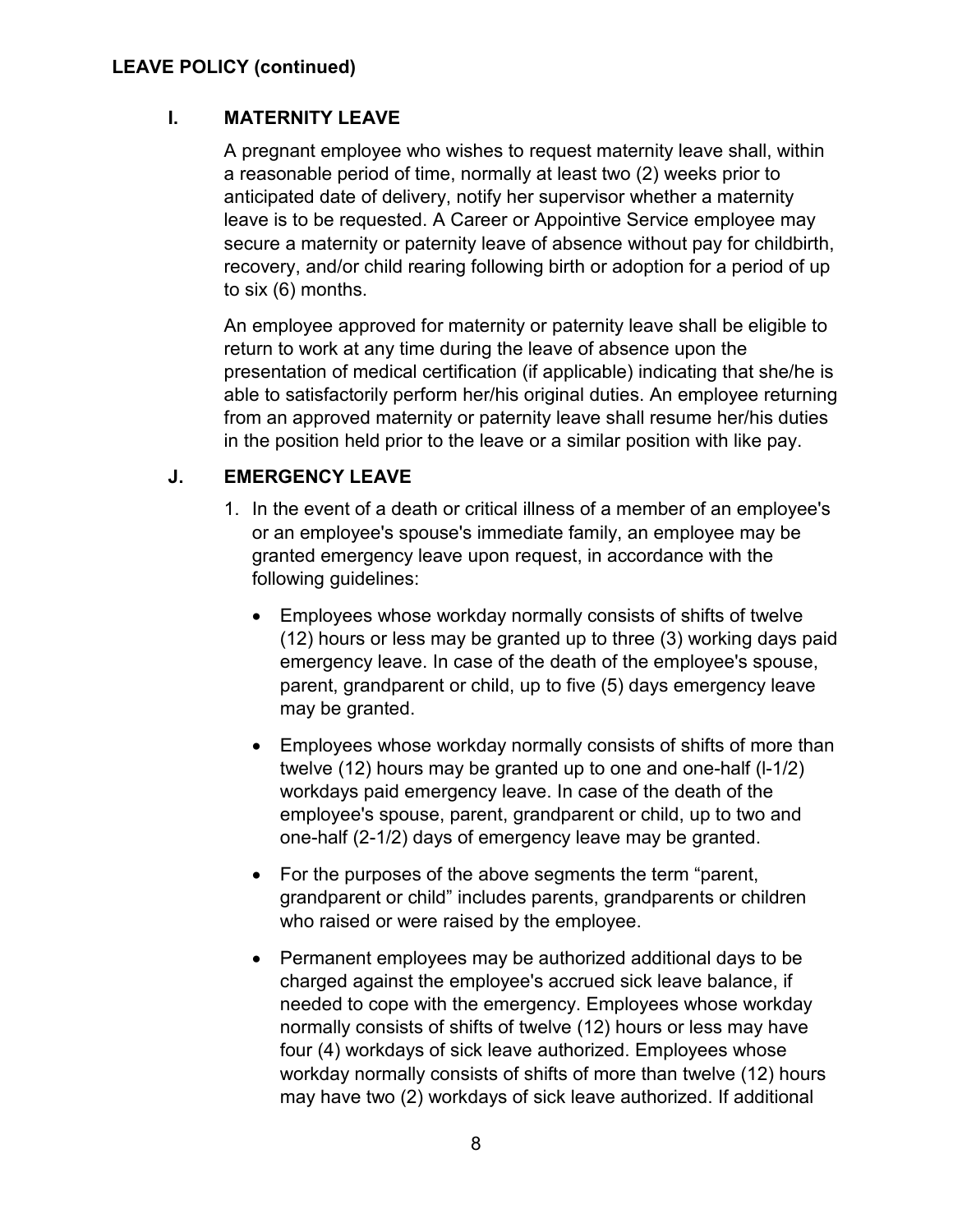time is needed, sick leave may be granted on a case-by-case basis.

2. Use of emergency leave or sick leave for emergency leave purposes is not a matter of right. An appointing authority may deny leave or grant less than the maximums.

## <span id="page-8-1"></span><span id="page-8-0"></span>**K. TYPES OF ADMINISTRATIVE LEAVE**

1. Jury and Court Leave

A permanent employee who is called for jury duty on a regularly scheduled workday, shall be granted time off with pay upon the presentation of a summons. Any fees received for jury duty shall be retained by the employee. The employee shall not be eligible for reimbursement by the County for any meals, lodging, travel, or other expenses incurred while serving as a juror.

A permanent employee, who is subpoenaed as a witness on a regularly scheduled workday, not on behalf of the County and not involving the employee's personal litigation, shall be granted time off with pay and any witness fees awarded shall be retained by the employee. The employee shall not be eligible for reimbursement by the County for any meals, lodging, travel, or other expenses which may be incurred while serving as a witness.

An employee subpoenaed as a witness or defendant in behalf of the County shall be considered to be on duty, paid accordingly, and be entitled to be paid per diem and/or travel expenses in accordance with the provisions of the County's travel policy and procedure. Any fees awarded shall be returned to the County.

Employees required to attend Court while on scheduled vacation leave may be allowed to substitute administrative leave for that Court time upon presentation of required documentation. Employees required to attend Court or participate in a related activity on their day off shall not receive an extra day off.

Employees who attend Court or participate in a related activity, including jury duty, for only a portion of a regularly scheduled work day are expected to report to their supervisor after being excused or released by the Court.

An employee who appears in Court or participates in a related activity as a witness, plaintiff or defendant due to personal litigation or criminal charges or whose appearance is voluntary shall be required to use annual leave or leave without pay for any such absence from work.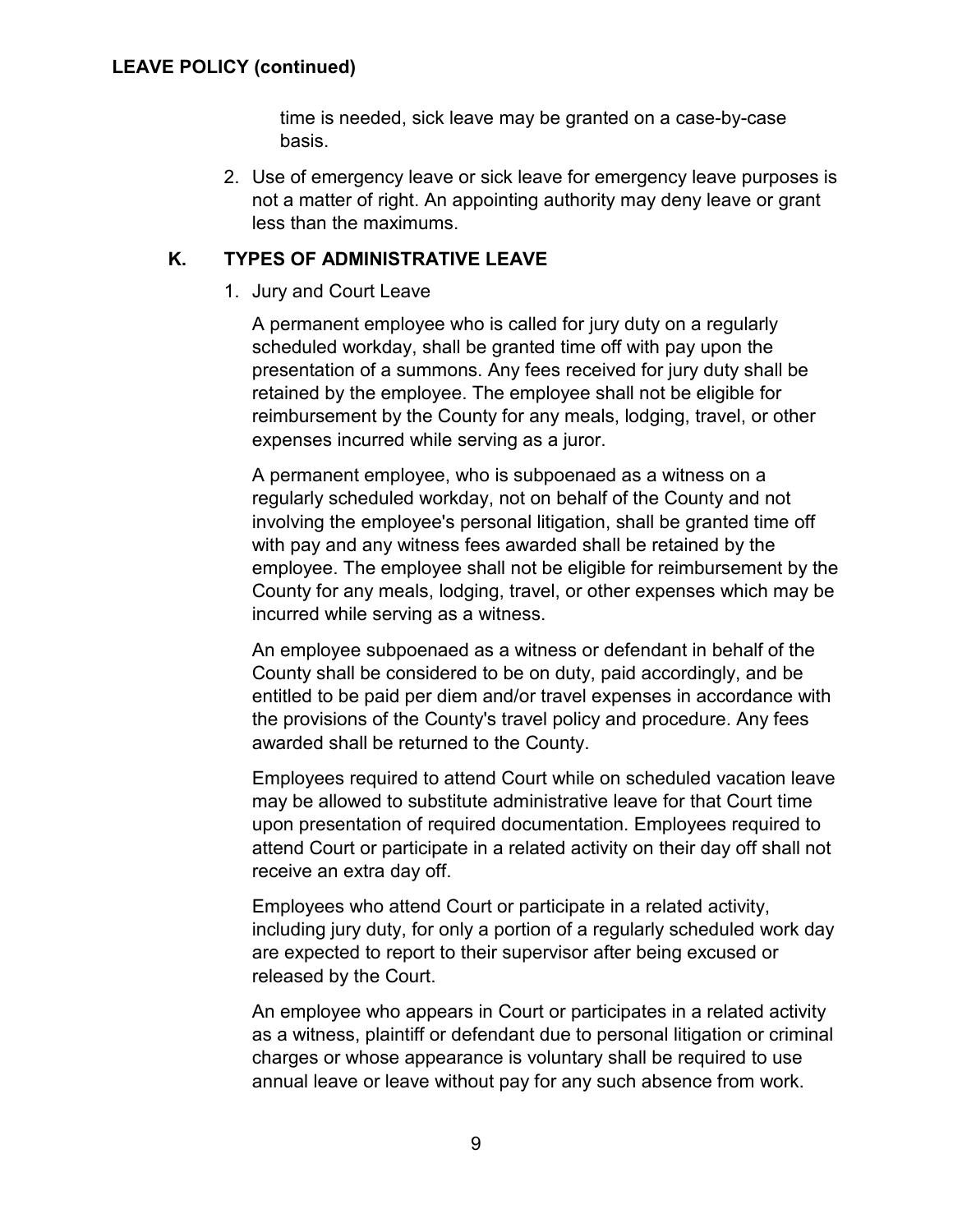<span id="page-9-0"></span>2. Reserve and National Guard Training Leave

An employee of the County Service who is a member of the United States Armed Forces Reserve or the National Guard and who is ordered to engage in annual field training exercise, or other temporary active duty, shall upon presentation of a copy of his official orders be granted leave with pay. Such leave with pay shall be consistent with Florida Statute §115.07.

<span id="page-9-1"></span>3. Leave for Job Interviews or Brevard County Service Employment Tests

An employee may be granted administrative leave in order to be interviewed for another position in the County Service or to take a test required for a County position.

# <span id="page-9-2"></span>**L. LEAVES OF ABSENCES WITHOUT PAY**

A leave of absence without pay is a privilege and may be granted by the appointing authority where one of the following benefits will result: increased job knowledge; restoration of the employee's health; retention of a desirable employee; or an interest of the County is served. Leave without pay is a matter of right for members of the National Guard or the U.S. Armed Forces Reserve requesting leave without pay for military duties and employees who are eligible under the provisions of Section 9, Family & Medical Leave Act of 1993.

Should an employee become unable to perform normal duties in a safe and satisfactory manner because of an illness or injury, the appointing authority may place the employee on a medical leave of absence without pay for a period not exceeding six (6) months once sick and annual leave benefits have been exhausted, or after sick leave benefits have been exhausted, if the employee elects to have annual leave benefits frozen.

An employee shall not be eligible to accrue or use annual or sick leave while on leave of absence without pay. An employee on an approved leave of absence without pay may have paid whatever portion of the premium for group health insurance necessary to cover the first full month that starts during the first thirty (30) days of the leave of absence. However, the cost of premiums for optional coverage must be borne by the employee. Group health and optional coverage may be continued beyond the thirty (30) day period provided all premium payments are kept current by the employee, except in the case of an approved medical leave of absence during which the County will continue to pay premiums for the employee's health and life insurance (see IX.M of this Policy, Family & Medical Leave Act of 1993, for additional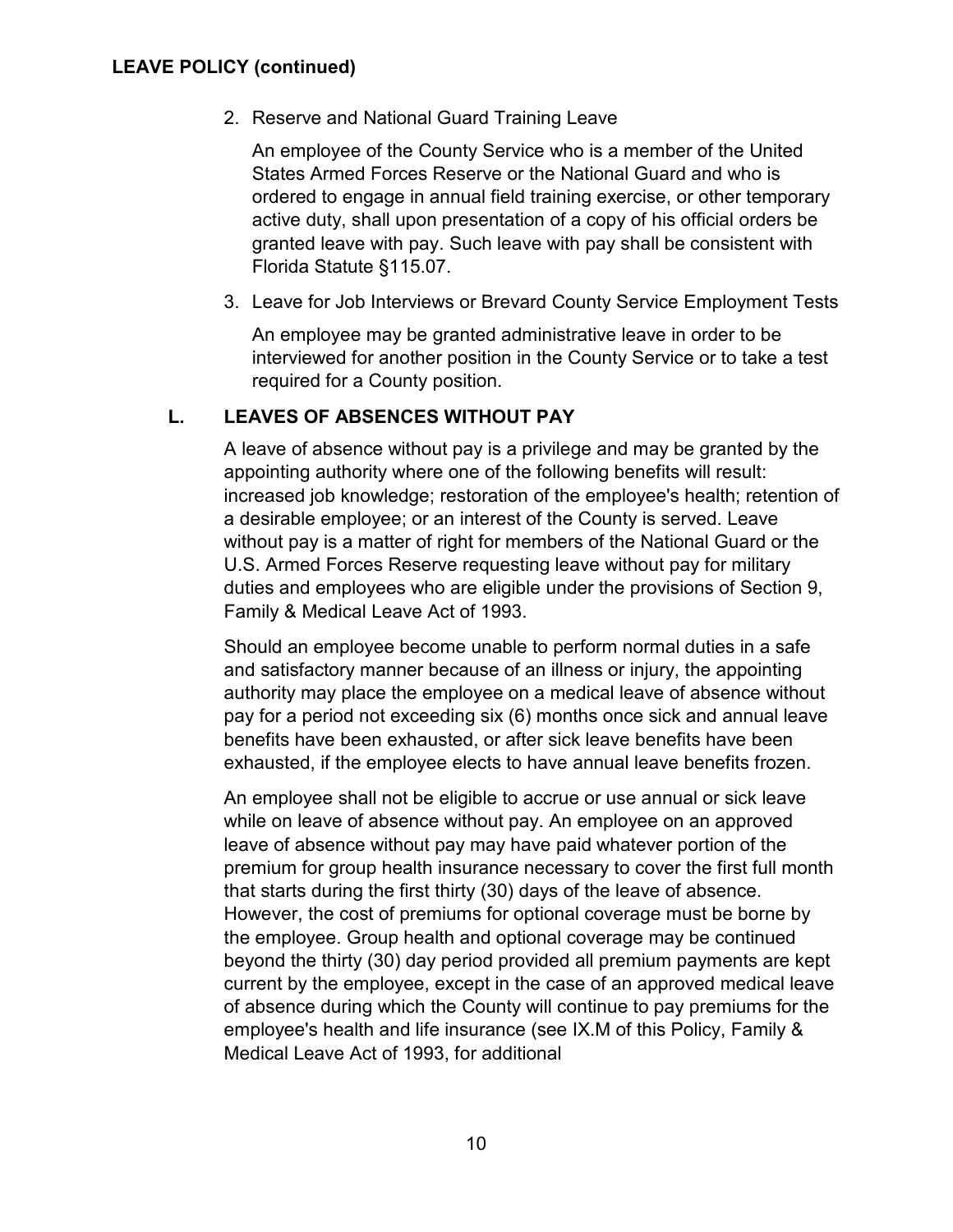provisions). No leave of absence without pay shall exceed six (6) months unless a longer period of time or an extension has been authorized by the County Manager.

## <span id="page-10-0"></span>**M. FLSA OVERTIME-EXEMPT EMPLOYEES**

When accrued leave is not available, unpaid leave deductions may be made from exempt employees for partial day absences for personal reasons. Any leave granted under the Family Medical Leave Act may be unpaid leave.

# <span id="page-10-2"></span><span id="page-10-1"></span>**N. FAMILY & MEDICAL LEAVE ACT OF 1993**

# 1. DEFINITIONS

EMPLOYMENT BENEFITS -The term "employment benefits" means all benefits provided or made available to employees by an employer, including group life insurance, health insurance, disability insurance, sick leave, annual leave, educational benefits, and pensions, regardless of whether such benefits are provided by a practice or written policy of an employer or through an "employee benefit plan", as defined in section 3(3) of the Employee Retirement Income Security Act of 1974 (29 U.S.C. 1002(3)).

HEALTH CARE PROVIDER - The term "health care provider" means

- a doctor of medicine or osteopathy who is authorized to practice medicine or surgery (as appropriate) by the State in which the doctor practices; or
- any other person determined by the Secretary to be capable of providing health care services.

PARENT -The term "parent" means the biological parent of an employee or an individual who stood in loco parentis to an employee when the employee was a son or daughter.

SERIOUS HEALTH CONDITION - The term "serious health condition" means an illness, injury, impairment, or physical or mental condition that involves

- inpatient care in a hospital, hospice, or residential medical care facility; or
- continuing treatment by a health care provider.

SON OR DAUGHTER - The term "son or daughter" means a biological, adopted, or foster child, a stepchild, a legal ward, or a child of a person standing in loco parentis, who is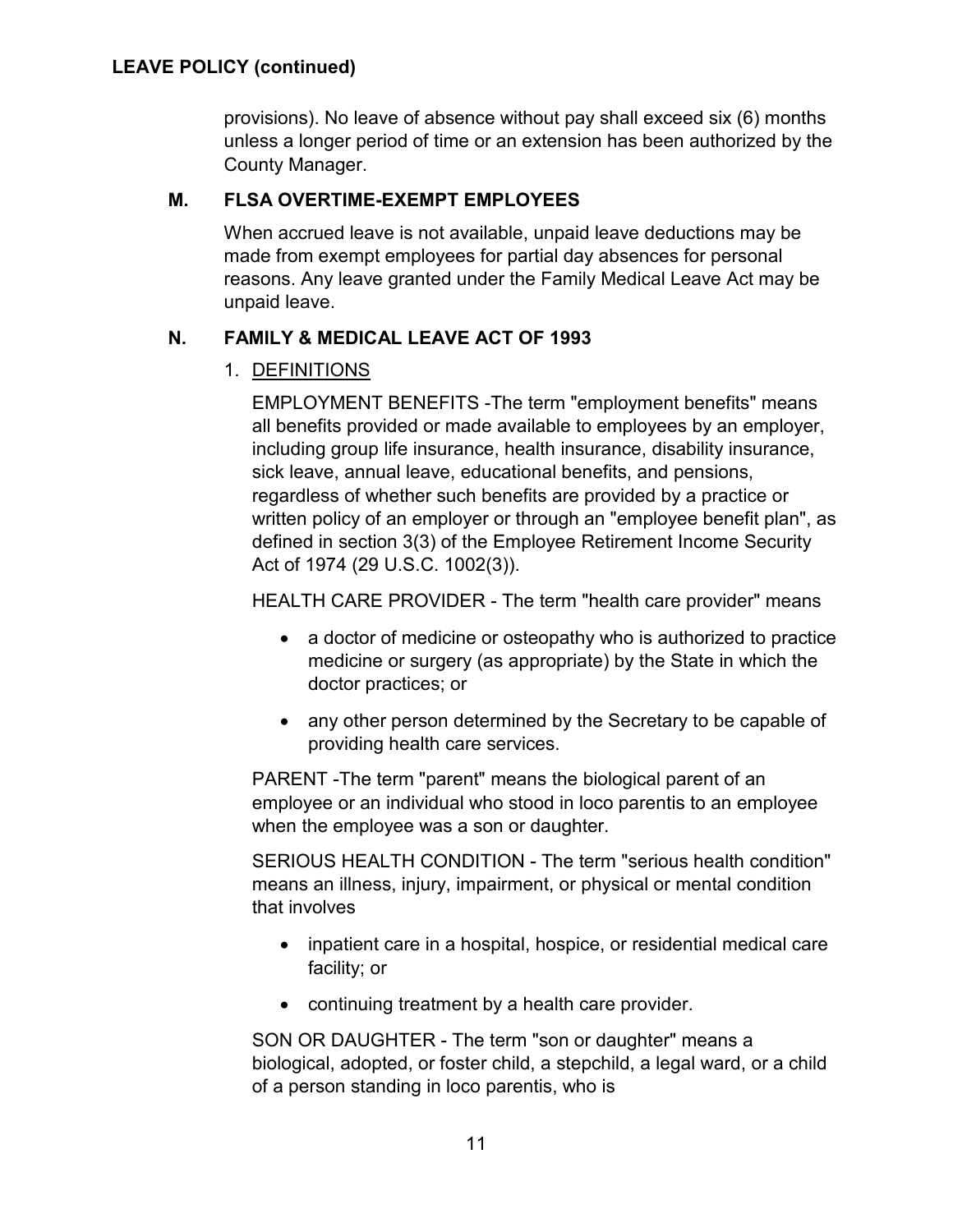- under 18 years of age; or
- 18 years of age or older and incapable of self-care because of a mental or physical disability.

SPOUSE - The term "spouse" means a husband or wife, as the case may be.

ACTIVE DUTY - The term "active duty" means duty under a call or order to active duty under a provision of law referred to in section 101(a)(13)(B) of title 10, United States Code.

CONTINGENCY OPERATION - The term "contingency operation" has the same meaning given such term in section 101(a)(13) of title 10, United States Code.

COVERED SERVICEMEMBER - The term "covered servicemember" means a member of the Armed Forces, including a member of the National Guard or Reserves, who is undergoing medical treatment, recuperation, or therapy, is otherwise in outpatient status, or is otherwise on the temporary disability retired list, for a serious injury or illness.

COVERED VETERAN - The term "covered veteran" means a veteran who is undergoing medical treatment, recuperation, or therapy, for a serious injury or illness and who was a member of the Armed Forces, including a member of the National Guard or Reserves, at any time during the five (5) years preceding the date of treatment, recuperation or therapy.

OUTPATIENT STATUS - The term "outpatient status", with respect to a covered servicemember, means the status of a member of the Armed Forces assigned to

- a military medical treatment facility as an outpatient; or
- a unit established for the purpose of providing command and control of members of the Armed Forces receiving medical care as outpatients.

NEXT OF KIN - The term "next of kin", used with respect to an individual, means the nearest blood relative of that individual.

QUALIFYING EXIGENCY LEAVE – The term "qualifying exigency leave" means leaves for short-notice deployment, military events and related activities, financial and legal matters, child care and school activities, rest and recuperation, post-deployment activities and additional activities agreed upon by the employer and the employee.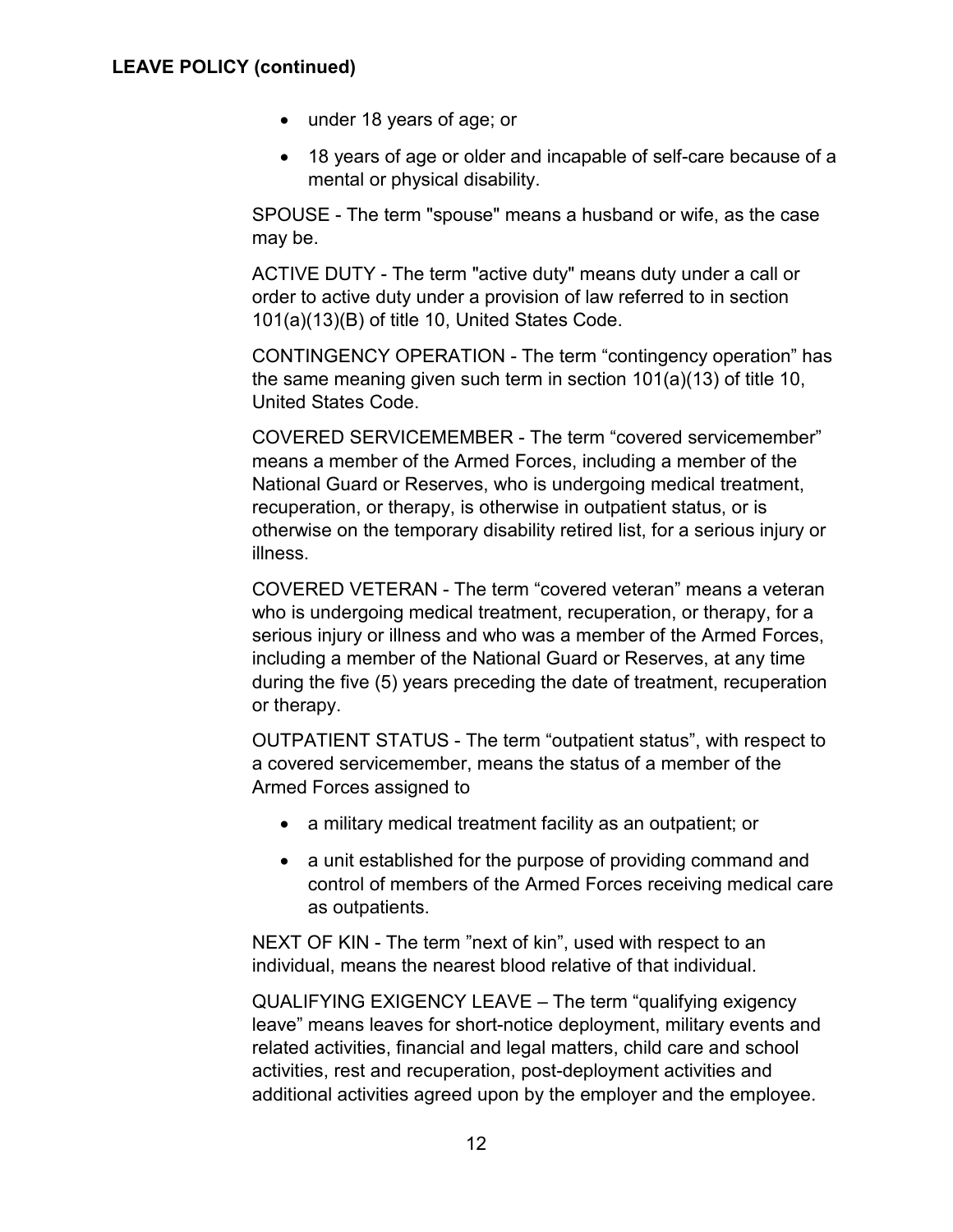SERIOUS INJURY OR ILLNESS - The term "serious injury or illness", in the case of a member of the Armed Forces, including a member of the National Guard or Reserves, means an injury or illness incurred by the member in line of duty on active duty in the Armed Forces that may render the member medically unfit to perform the duties of the member's office, grade, rank, or rating.

# <span id="page-12-0"></span>2. ENTITLEMENT TO LEAVE

- a. An eligible employee has been employed for at least 12 months by the Board of County Commissioners and has at least 1,250 hours of service during the previous 12-month period. An eligible employee is entitled to a total of 12 workweeks of leave during any 12-month period for one or more of the following:
	- The birth of a son or daughter of the employee in order to care for such son or daughter. The entitlement to leave for the birth of a son or daughter expires at the end of the 12-month period beginning on the date of birth. This leave may not be taken by an employee intermittently or on a reduced leave schedule unless the employee and the employer agree otherwise.
	- The placement of a son or daughter with the employee for adoption or foster care. The entitlement to leave for the placement of a son or daughter expires at the end of the 12-month period beginning on the date of placement. This leave will not be taken by an employee intermittently or on a reduced leave schedule unless the employee and the employer agree otherwise.
	- In order to care for the spouse, or a son, daughter, or parent, of the employee, if such spouse, son, daughter, or parent has a serious health condition. Leave may be taken intermittently or on a reduced leave schedule when medically necessary, subject to proper certification.
	- A serious health condition that makes the employee unable to perform the functions of the position of such employee. Leave may be taken intermittently or on a reduced leave schedule when medically necessary, subject to proper certification.
	- Any qualifying exigency arising out of the fact that the spouse, or a son, daughter, or parent of the employee is on active duty (or has been notified of an impending call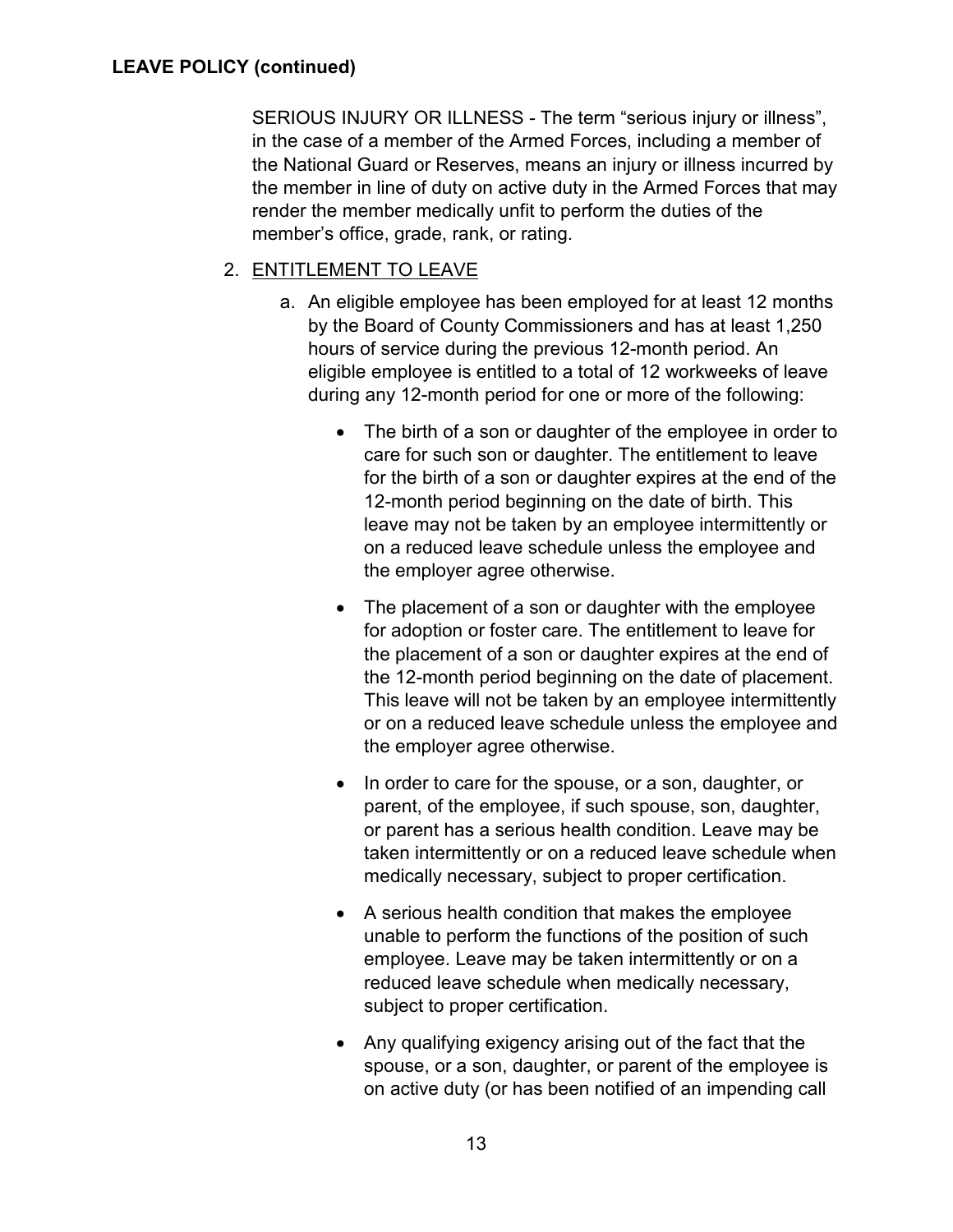or order to active duty) in the Armed Forces in support of a contingency operation.

- b. Service Member Caregiver Leave An eligible employee who is the spouse, son, daughter, parent, or next of kin of a covered servicemember or a covered veteran is entitled to a total of 26 workweeks of leave during a 12-month period to care for the servicemember. The leave described in this paragraph is only available during a single 12-month period. Leave may be taken intermittently or on a reduced leave schedule when medically necessary, subject to proper certification.
- c. Combined Leave Total During the single 12-month period described in paragraph (b), an eligible employee is entitled to a combined total of 26 workweeks of leave under paragraphs (a) and (b). However, this does not limit the availability of leave under paragraph (a) during any other 12-month period.

### <span id="page-13-0"></span>3. SUBSTITUTION OF PAID LEAVE

An eligible employee may elect, or the employer may require the employee, to substitute any accrued annual leave or sick leave for any part of the 12-week or 26-week period of FMLA leave. The employer is not required to provide paid sick leave in any situation in which the employer would not normally provide any such paid leave.

#### <span id="page-13-1"></span>4. REQUIREMENT OF NOTICE

When the necessity for leave is foreseeable based on an expected birth or placement, the employee will provide not less than 30 days' notice before the date the leave is to begin. If the date of the birth or placement requires leave to begin in less than 30 days, the employee will provide such notice as is practicable.

When the necessity for leave is foreseeable based on planned medical treatment, the employee will make a reasonable effort to schedule the treatment so as not to disrupt unduly the operations of the employer, subject to the approval of the health care provider of the employee or the health care provider of the son, daughter, spouse, or parent of the employee, as appropriate; and if the date of the treatment requires leave to begin in less than 30 days, the employee shall provide such notice as is practicable.

When the necessity for leave is foreseeable, whether because the spouse, or a son, daughter, or parent, of the employee is on active duty, or because of notification of an impending call or order to active duty in support of a contingency operation, the employee shall provide such notice to the employer as is reasonable and practicable.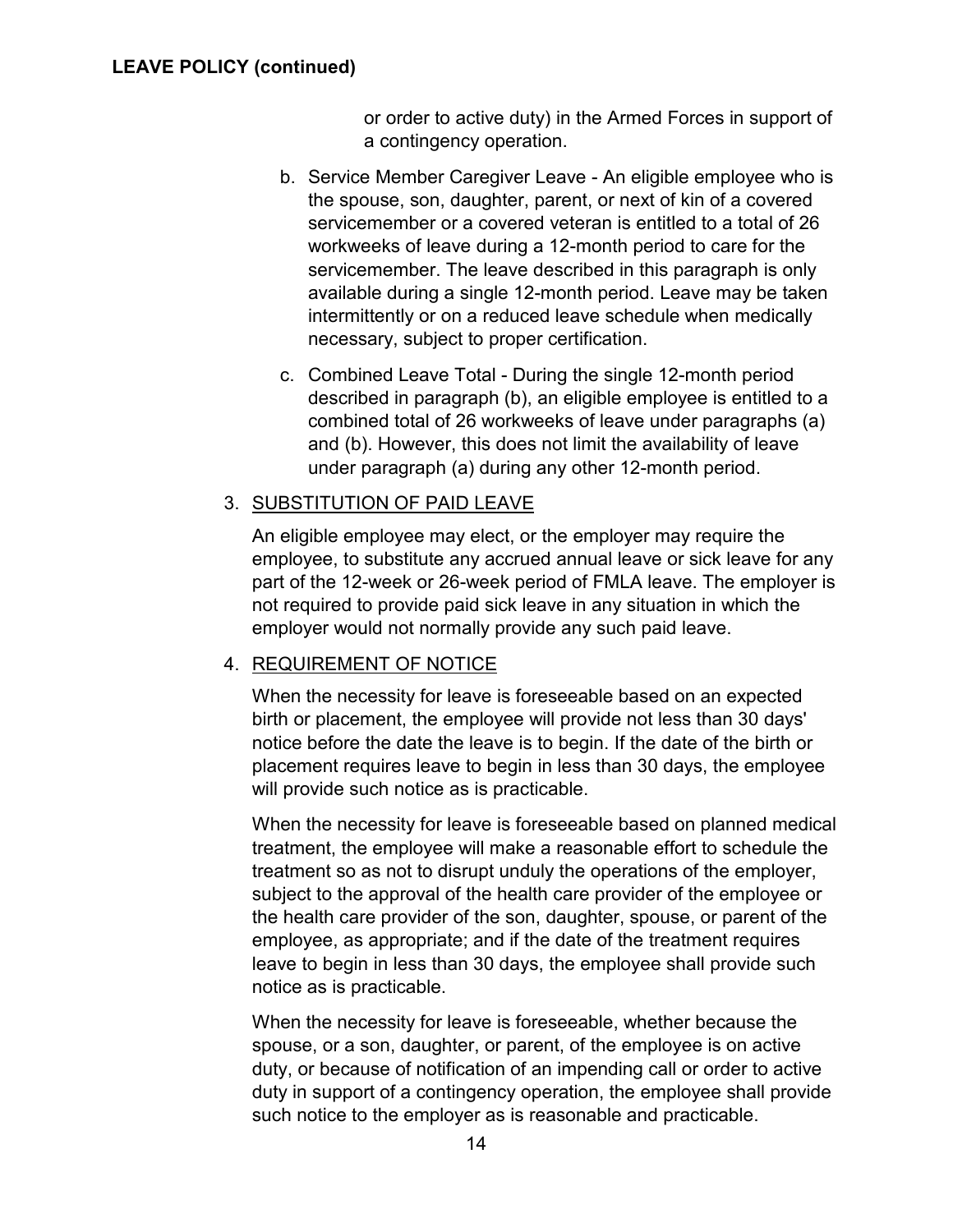## <span id="page-14-0"></span>5. CONDITIONS AND LIMITATIONS

Employees who are eligible for paid leave may be required to utilize such paid benefits prior to taking leave without pay. Such paid benefits would be included in the calculation of twelve (12) work weeks leave within a twelve (12) month period.

No accrual of leave benefits and/or seniority, except as may be provided elsewhere in these policies, shall occur during any unpaid portion of such leave.

# <span id="page-14-2"></span><span id="page-14-1"></span>**O. DOMESTIC VIOLENCE LEAVE**

1. Definitions

Domestic Violence – means domestic violence as defined in Florida Statutes, Section 741.28, or any crime the underlying factual basis of which has been found by a court to include an act of domestic violence.

Victim - means an individual who has been subjected to domestic violence.

<span id="page-14-3"></span>2. Eligibility

An employee shall be eligible for Domestic Violence Leave after three (3) months of employment and may request and take up to three (3) unpaid working days of leave from work in any twelve (12) month period if the employee or a family or household member of an employee is the victim of domestic violence. An employee may be required to utilize accumulated annual, compensatory or sick leave, if applicable, at the discretion of the appointing authority, prior to receiving domestic violence leave.

<span id="page-14-4"></span>3. Conditions and Limitations

Except in cases of imminent danger to the health or safety of the employee, or to the health and safety of a family or household member, an employee seeking domestic violence leave from work must provide appropriate advance notice of the leave as well as reasonably sufficient documentation as required by the appointing authority to verify entitlement to this leave.

Requests for domestic violence leave must be approved and maintained by the appointing authority. Each appointing authority shall maintain personal identifying information that is contained in any records documenting an act of domestic violence including any use of domestic violence leave as confidential and exempt from disclosure to the extent authorized by statute.